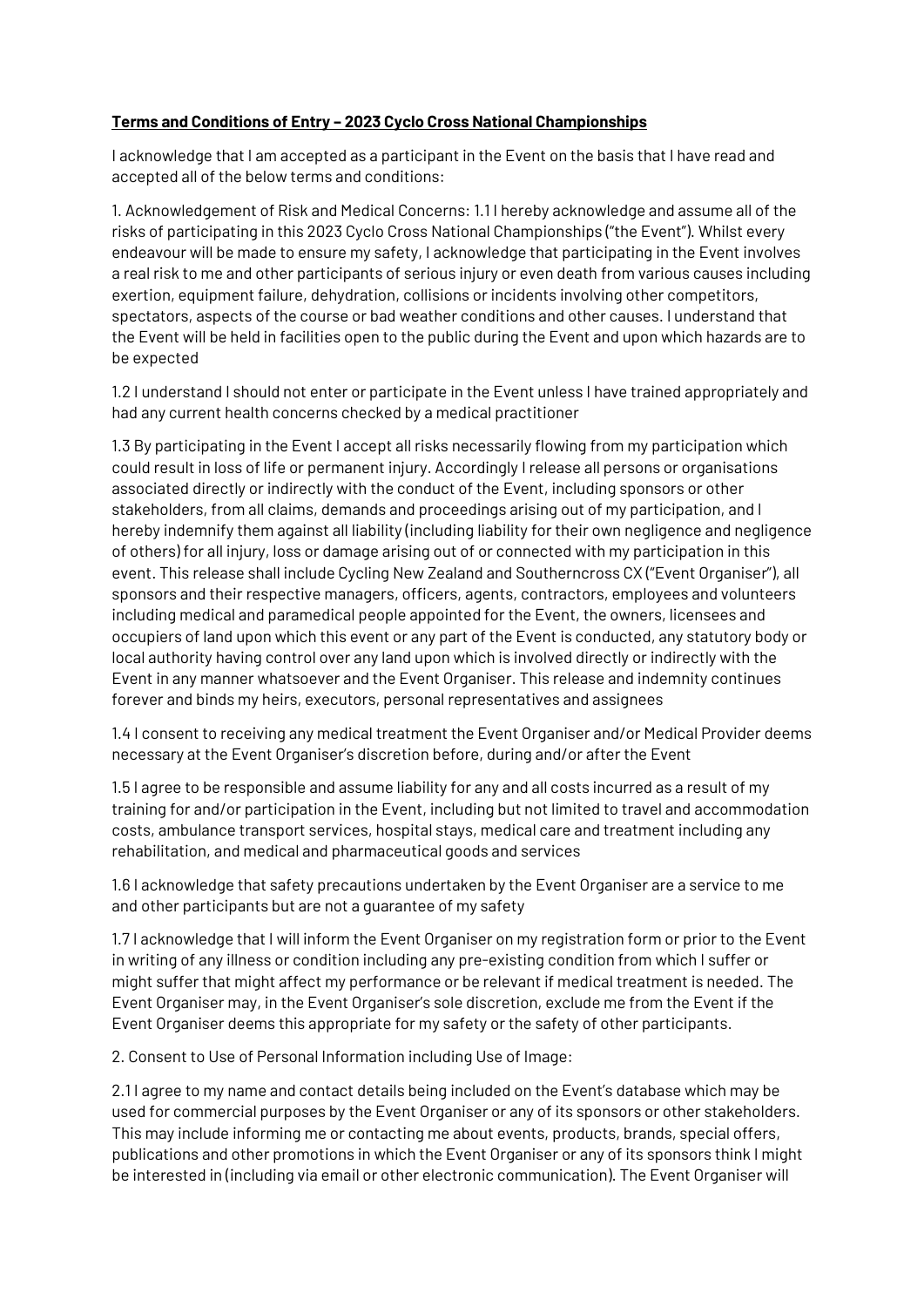keep my personal information secure and hold it in a database in accordance with the Privacy Act 1993 and any amendments

2.2 I consent to the Event Organiser and its sponsors or other stakeholders using my image, name and likeness before, after and/or during the Event for event promotion, broadcasting or reporting in any media in relation to the Event or for the sponsor's own commercial or other purposes for the duration of their sponsorship

2.3 I consent to the Event Organiser having unlimited rights to my image, likeness or names for promotional purposes

2.4 I understand that if I do not want my details to be passed on to the Official Race photographer, who will notify me when my photographs are available online (via the email address supplied), I am to contact the Event Organiser prior to the Event by emailin[g events@cyclingnewzealand.nz.](mailto:events@cyclingnewzealand.nz)

## 3. Entries

3.1 All competitors under 18 years of age at the date of the Event require the consent of a parent or guardian. This consent is given by the agreement to these terms and conditions by the participant's legal guardian

3.2 If I am entering and agreeing to these terms and conditions as the participant's legal guardian, I have the legal authority to act for the participant and on their behalf 3.2 I acknowledge that my entry fee is non-refundable under any circumstances, including but not limited to withdrawal either before or during the Event due personal injury of any degree or exclusion by the Event Organiser or cancellation or modification of the Event

3.3 I acknowledge that if the Event is cancelled or postponed due to circumstances beyond the control of the Event Organiser such as extreme weather, fire, flood, earthquake or any other circumstance following which the Event Organiser deems it unsafe to hold the Event, my entry fee is not refundable.

## 4. Rules and Regulations

4.1 I understand and agree to the rules and regulations to which this event is been held under

4.2 I understand additional event information will be available on the website

4.3 I understand that it is my responsibly to have my bike and helmet checked before coming to the Event

4.4 I acknowledge and agree that if I breach any of these Terms and Conditions of Entry or fail to adhere to any direction of the Event Organiser, including the Event Organiser's agents, officials, employees and contractors, whether before or during the Event, the Event Organiser may immediately exclude me from the Event. I agree that if excluded I will immediately remove myself from the Event including ceasing to ride until the Event has concluded

4.5 I understand that I must report to Event Organiser as soon as possible if I decide to pull out of the Event

4.6 I acknowledge that by reason of circumstance beyond the control of the Event Organiser it may become necessary to change the format, delay or cancel the Event, and if that occurs, I consent to the changes and I agree that each and every one of the conditions set out in these Terms and Conditions shall apply to the changed event.

5. Eligibility and Age Categories: